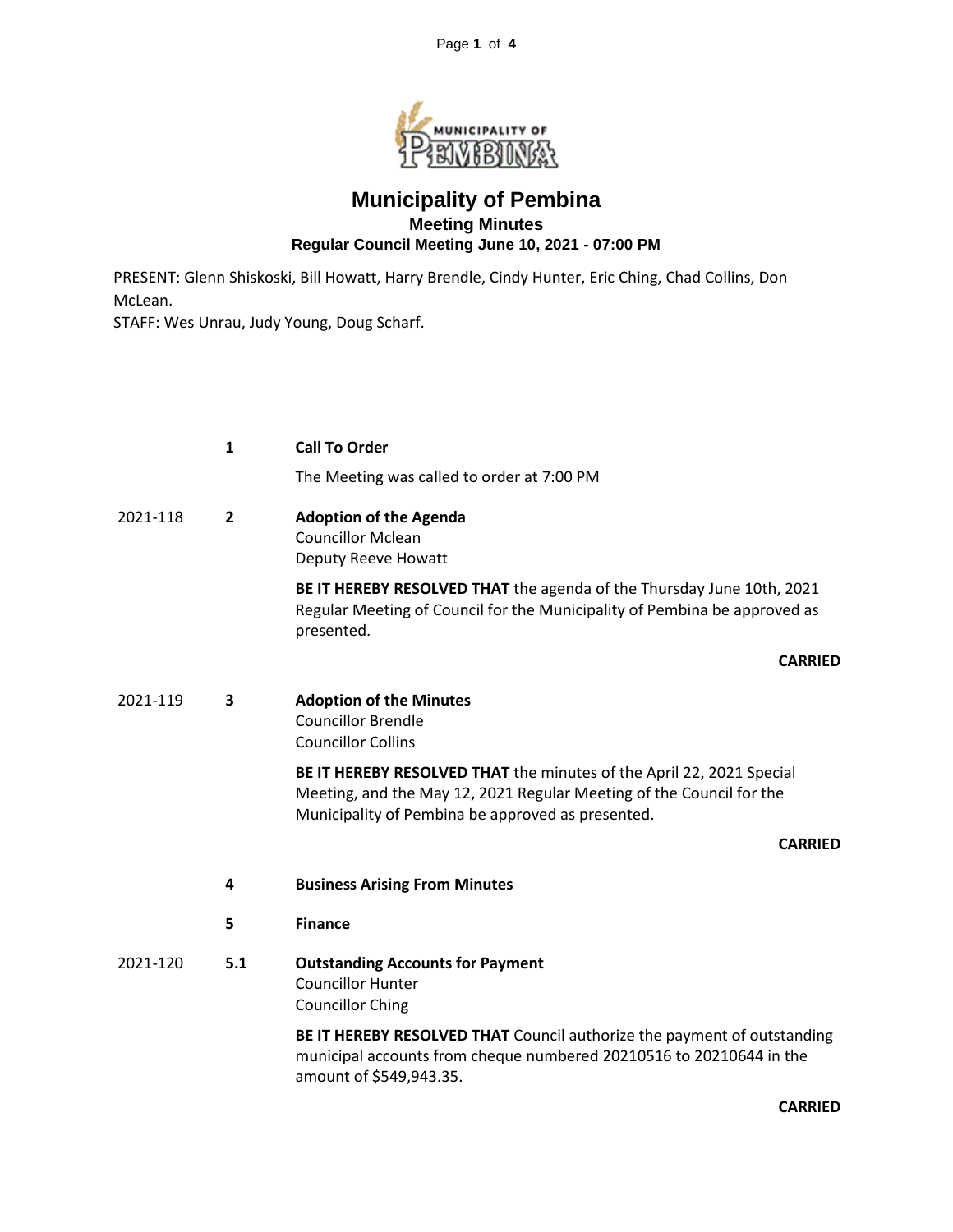- 2021-121 **5.2 Financial Statement to May 31, 2021** Councillor Mclean Councillor Brendle **BE IT HEREBY RESOLVED THAT** Council approves the May 2021 Financial Statement. **CARRIED**
	- **6 By Laws & Policies**
	- **6.1 Tendering & Procurement Policy**
	- **7 Delegations**
	- **8 Correspondence**
	- **9 Reports of Committees**
	- **9.1 Infrastructure Committee**
	- **9.2 Personnel Committee**
	- **9.3 Machinery Committee**
	- **9.4 Finance & Administration**
	- **10 General or Other Business**
- 2021-122 **10.1 Weed Supervisor Appointment** Councillor Mclean Councillor Hunter

**BE IT HEREBY RESOLVED THAT** Council appoint Doug Scharf to the position of Weed Inspector for the Municipality of Pembina for 2021.

## **CARRIED**

2021-123 **10.2 Subdivision 4161-21-8107** Deputy Reeve Howatt Councillor Ching

> **WHEREAS** the Municipality of Pembina received subdivision application file #4161-21-8107 from the Manitoba Department of Municipal Government Community and Regional Planning Branch;

> **THEREFORE BE IT HEREBY RESOLVED THAT** Council of the Municipality of Pembina hereby approve the subdivision application from registered owner Tracie Moores to subdivide W1/2 7-2-8.

> **AND BE IT FURTHER RESOLVED THAT** the applicant is responsible to comply with all conditions and clauses set forth by the commenting agencies on the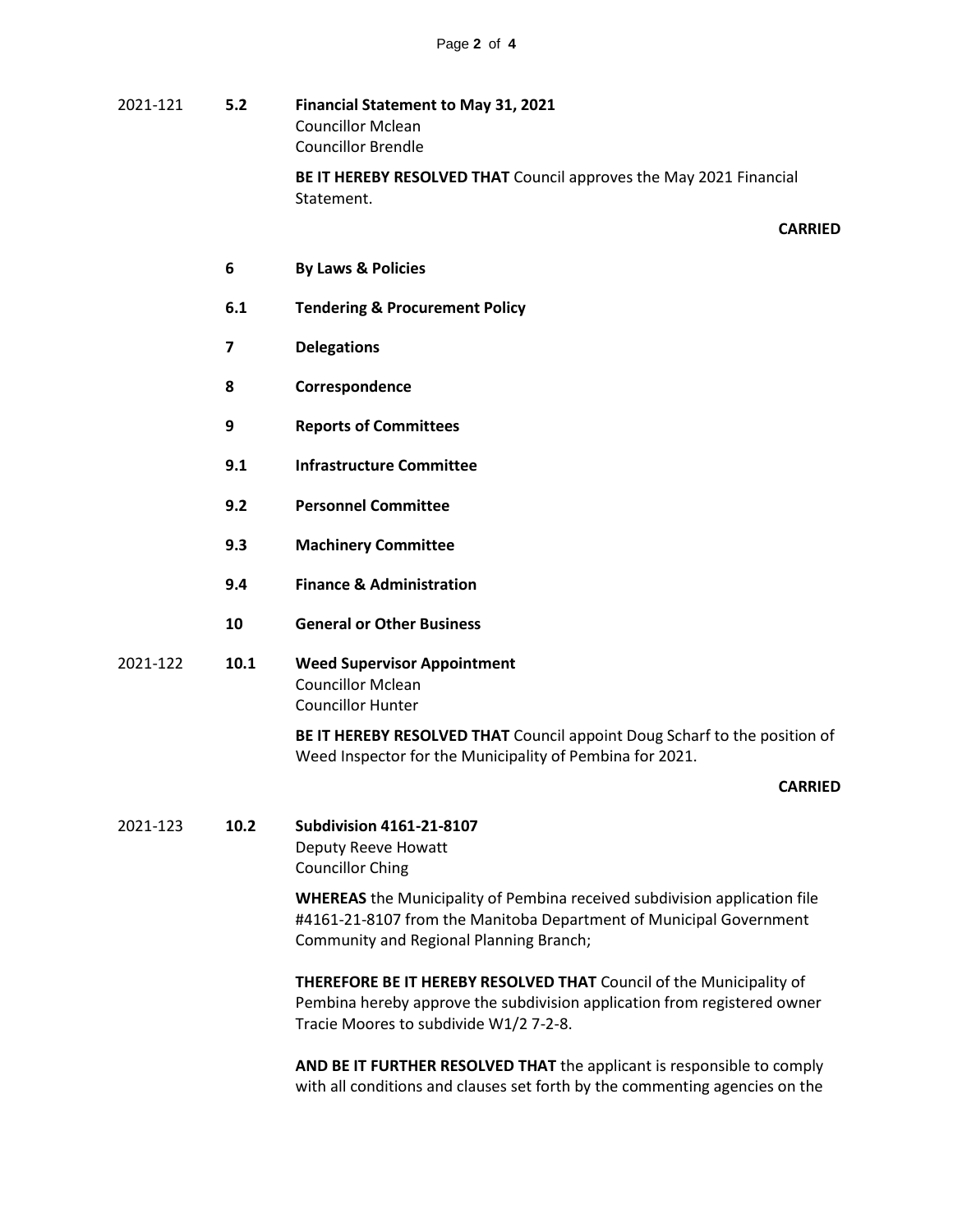response to the application that was submitted to the Community and Regional Planning Branch.

## **CARRIED**

| 2021-124 | 10.3 | <b>Culvert Projects</b><br><b>Councillor Collins</b><br><b>Councillor Brendle</b>                                                                                                                                                                                    |
|----------|------|----------------------------------------------------------------------------------------------------------------------------------------------------------------------------------------------------------------------------------------------------------------------|
|          |      | BE IT HEREBY RESOLVED THAT Council accepts the tenders regarding the<br>following Request for Quotations:                                                                                                                                                            |
|          |      | RFQ 05-21: Mile 13 Construction<br>RFQ 06-21: Mile 13 Construction<br>RFQ 07-21: High Level Construction<br>RFQ 08-21: High Level Construction                                                                                                                       |
|          |      | <b>CARRIED</b>                                                                                                                                                                                                                                                       |
|          | 10.4 | 911 Fire Call-outs                                                                                                                                                                                                                                                   |
|          | 10.5 | MI yard water hook up                                                                                                                                                                                                                                                |
|          | 10.6 | <b>Calcium application</b>                                                                                                                                                                                                                                           |
| 2021-125 | 10.7 | 988 - Suicide Prevention Hotline<br><b>Councillor Mclean</b><br><b>Councillor Brendle</b>                                                                                                                                                                            |
|          |      | <b>WHEREAS</b> the Federal government has passed a motion to adopt 988, a<br>National three-digit suicide and crisis hotline;                                                                                                                                        |
|          |      | AND WHEREAS the ongoing Covid-19 pandemic has increased the demand for<br>suicide prevention services by 200 per cent;                                                                                                                                               |
|          |      | AND WHEREAS existing suicide prevention hotlines require the user to<br>remember a 10-digit number and go through directories or be placed on hole;                                                                                                                  |
|          |      | AND WHEREAS in 2022, the United States will have in place a national 988<br>crisis hotline;                                                                                                                                                                          |
|          |      | AND WHEREAS the Municipality of Pembina recognizes that it is a significant<br>and important initiative to ensure critical barriers are removed to those in a<br>crisis and seeking help;                                                                            |
|          |      | <b>THEREFORE BE IT RESOLVED THAT the Council of the Municipality of Pembina</b><br>endorses this 988 crisis line initiative and that staff be directed to send a letter<br>indicating such support to the local MP, MPP, Federal Minister of Health and<br>the CRTC. |
|          |      | <b>CARRIED</b>                                                                                                                                                                                                                                                       |